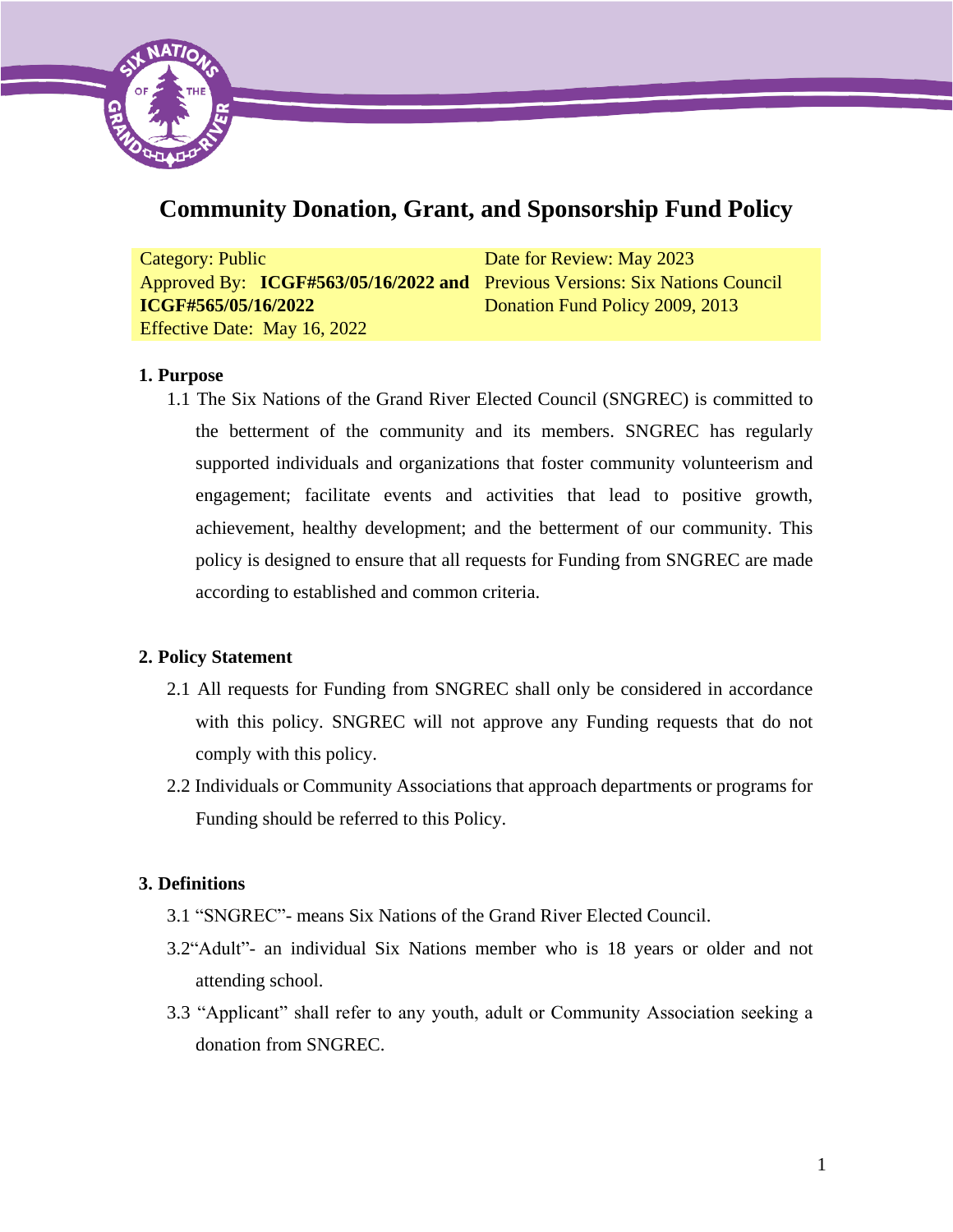- 3.4 "Community Association"- Organizations that are recognized as having a nonprofit or charitable purpose and are located on the Grand River Territory, and includes sports teams.
- 3.5 "Donation" means any funds or waived rental fees provided to an Individual or Community Association pursuant to Part 1 of this Policy.
- 3.6 "Funding" means Donations, Grants, Grants-in-Kind, and Sponsorships
- 3.7 "Grant" means an amount of money or an in kind contribution provided by SNGREC for a specific project/event including waiving rental fees on SNGREC owned facilities pursuant to Part 2 of this Policy.
- 3.8 "Fiscal Year" shall refer to the one year period commencing April 1st and ending on March 31<sup>st</sup>.
- 3.9 "Parent/Guardian"- the natural parent, adoptive parent or legal guardian of a child or infirm person who is eligible for a donation.
- 3.10 "Proven Costs"- Costs that can be verified by invoices or other acceptable documentation confirming the expense, the date and the creditor/seller.
- 3.11 "Sponsorship" means an amount of money or an in kind contribution provided by SNGREC, pursuant to Part 2 of this Policy, in which SNGREC will receive something in exchange including but not limited to:
	- (a) Tickets to an event;
	- (b) The purchase of a table to a fundraising dinner;
	- (c) Entrance of a team for a tournament; or
	- (d) Combinations of benefits or other activities through which SNGREC may be publicized.
- 3.12 "Youth"- all individual Six Nations members who are either under 18 or 18 to 25 years old and still in school.

## **PART 1 – DONATIONS**

#### **4. Scope**

4.1 Part 1 applies to all requests for Donations.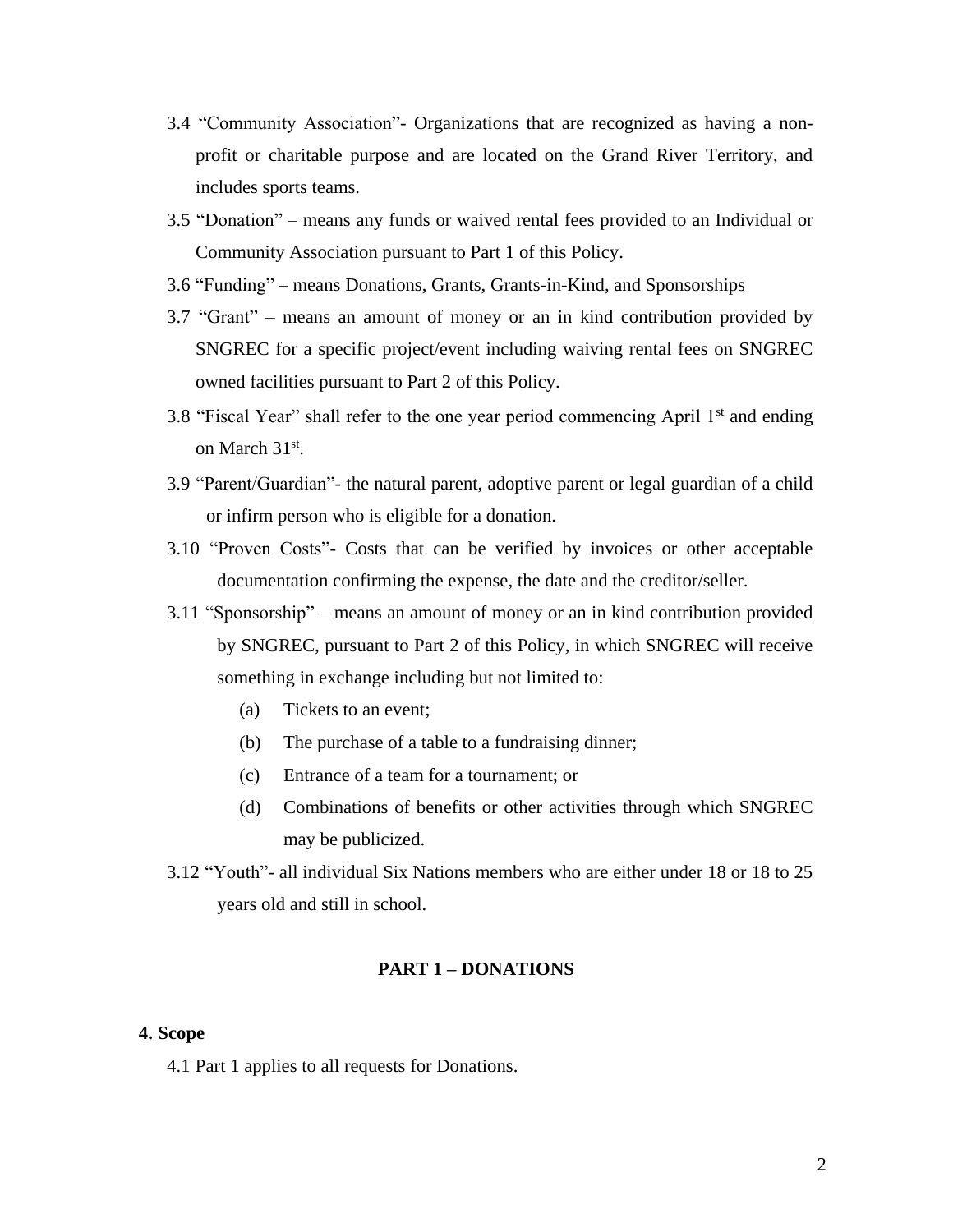- 4.2 An Individual is eligible to receive a Donation for up to \$750 in accordance with Part 1 of this policy.
- 4.3 A Community Association is eligible receive a Donation for up to \$1500 in accordance with Part 1 of this policy**.** Requests from Community Associations for more than \$1500 shall be considered in accordance with Part 2 of this policy.

## **5. Donations**

- 5.1 On an annual basis, SNGREC may make funds available for Donations for individuals and Community Associations.
- 5.2 Only applications which are completed correctly will be considered by the Donation Committee.
- 5.3 All applicants must make an attempt to raise some funds on their own and to document these efforts. These funds must be reported in their application.
- 5.4 An individual or association may receive only one donation in a fiscal year. If an individual applies on behalf of an association, that individual may also apply for a donation under the youth or adult fund.
- 5.5 All Individual applicants must complete a minimum of 4 volunteer hours which benefit the Six Nations community in order to be eligible to receive a donation.
- 5.6 All Community Association applicants must demonstrate that it or its members have completed a minimum of 8 volunteer hours which benefit the Six Nations community in order to be eligible to receive a donation.
- 5.7 Volunteer service cannot be done to benefit either the applicant's family, or the organization applying for a donation.
- 5.8 Applicants with a disabilit**y** may be exempted from the volunteer requirement at the discretion of the Donation Committee.
- 5.9 Applicants must provide one credible, written reference attesting to the character of the applicant. This reference cannot be from a member of the applicant's family.
- 5.10 Where the applicant is a Community Association, the association must present documentation of the association's decision to submit an application. Documentation may include a signed resolution, minutes, a letter signed by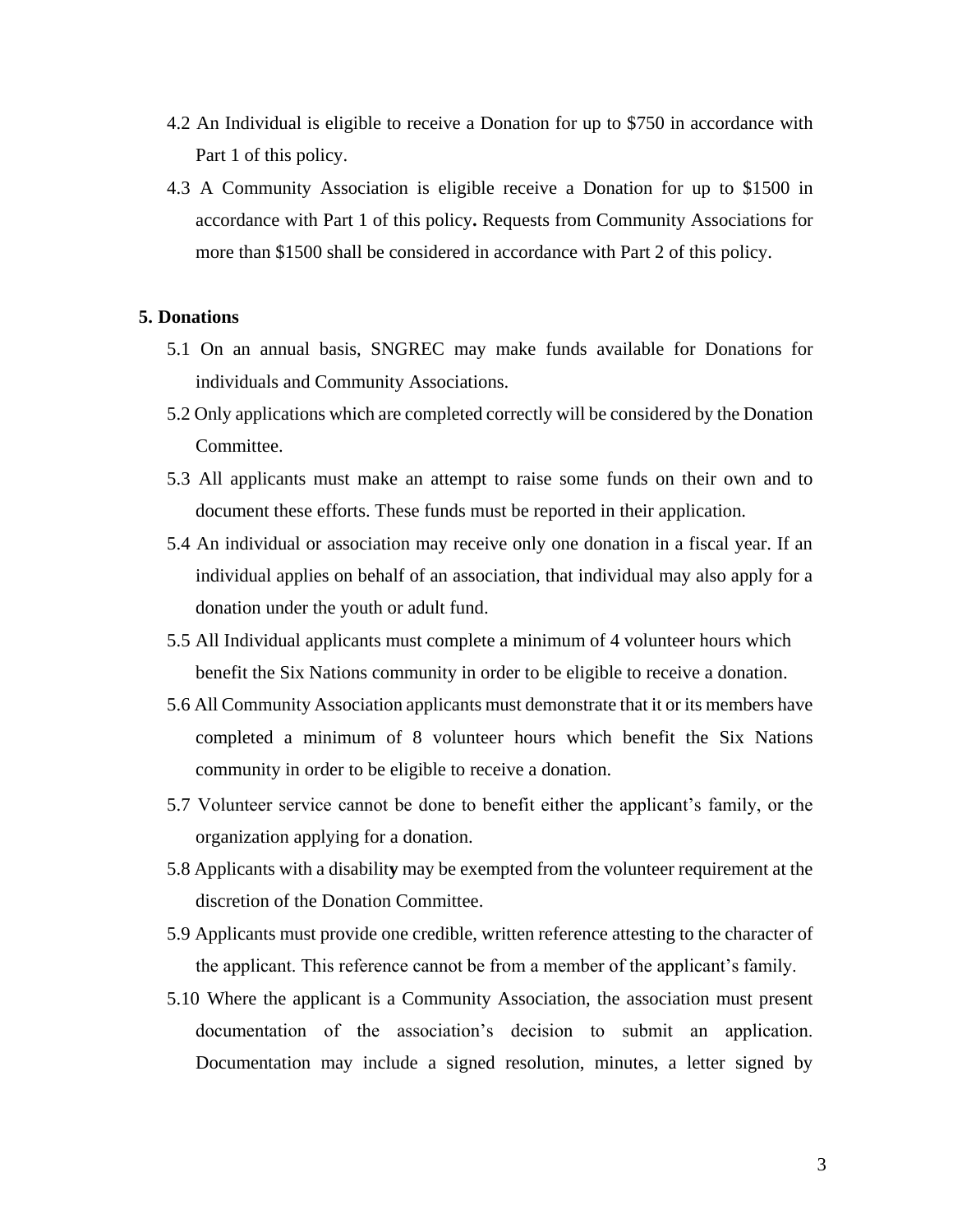someone with signing authority within the association or anything with similar evidentiary value, which clearly states:

- (a) The person designated to apply on the associations behalf, as well as their role within the association;
- (b) The scope and mandate of the decision; and
- (c) The date.
- 5.11 All applications will be reviewed by the Donation Committee for completeness and approval.
- 5.12 The deadline for all applications is the third Friday of every month at 4:00 pm. Late applications will be considered in the following month.
- 5.13 The Donation Committee may meet at any time to discuss an application if, in the opinion of the Donation Committee, it is an urgent request.

#### **6. Funding Categories**

- 6.1 The Donation Committee shall review applications for eligible costs related to projects, events, education and personal care that fall within the following funding categories:
	- (a) Arts & Culture Any activity, event or project that focuses on the preservation, creation, and promotion of Haudenosaunee culture and art shall be classified as an application to this category. This category shall include traditional and contemporary arts, language, history or spirituality.
	- (b) Recreation An event, activity or project that creates recreational opportunities, encourages participation in such opportunities, or develops constructive behaviour through recreation.
	- (c) Community An event, activity or project that creates awareness in the community, promotes unity, inclusiveness, and participation at the community level or develops or demonstrates community pride shall be considered.
	- (d) Education Post secondary, training program or workshops that educates and promotes healing, well-being and community awareness.
	- (e) Health- Assistance in ones overall health and well-being and quality of life.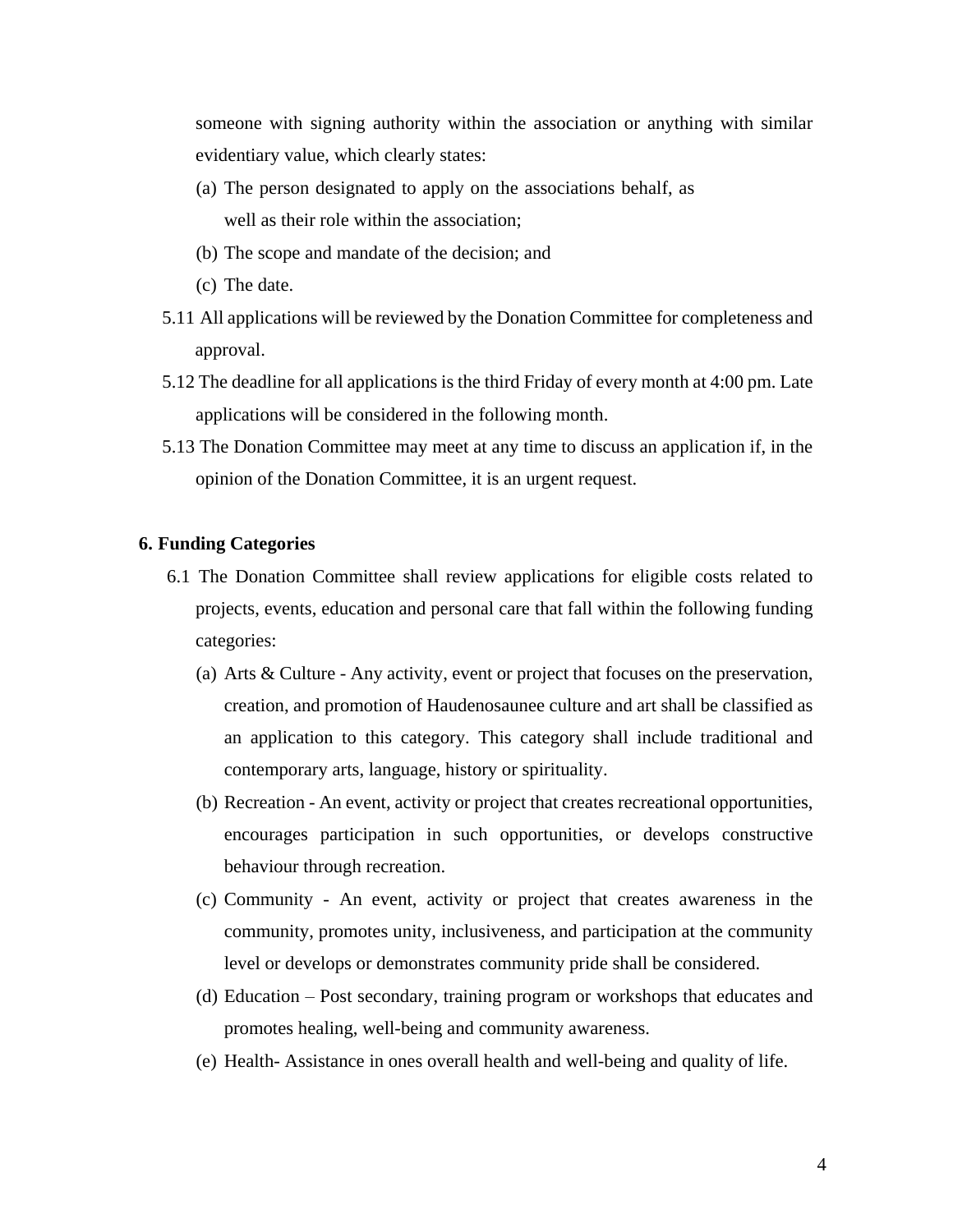# **7. Eligible Costs**

7.1 At the discretion of the Donation Committee, eligible costs include, but are not limited to:

- (a) Registration costs;
- (b) Lessons;
- (c) Accommodations and travel;
- (d) Facility rental;
- (e) Equipment, including uniforms; and
- (f) Awards;
- (g) Any expense or event which the Donation Committee deems does fall into the funding categories or other criteria as outlined in this policy.

7.2 Payment can be made directly to the Applicants once proof of payment or invoices have been received with the Application or submitted separately.

## **8. Ineligible costs/projects include:**

- 8.1 At the discretion of the Donation Committee, ineligible costs include, but are not limited to:
	- (a) Costs related to school trips or vacation travel;
	- (b) Clothing;
	- (c) For profit business ventures;
	- (d) For profit events;
	- (e) Government agencies;
	- (f) Child care costs;
	- (g) Operating costs;
	- (h) Debts;
	- (i) Fees for Officials;
	- (j) Honoraria/salary/wages;
	- (k) Political demonstrations;
	- (l) Computers/laptops;
	- (m)Spending money, for example, for souvenirs;
	- (n) Any event likely to cause controversy;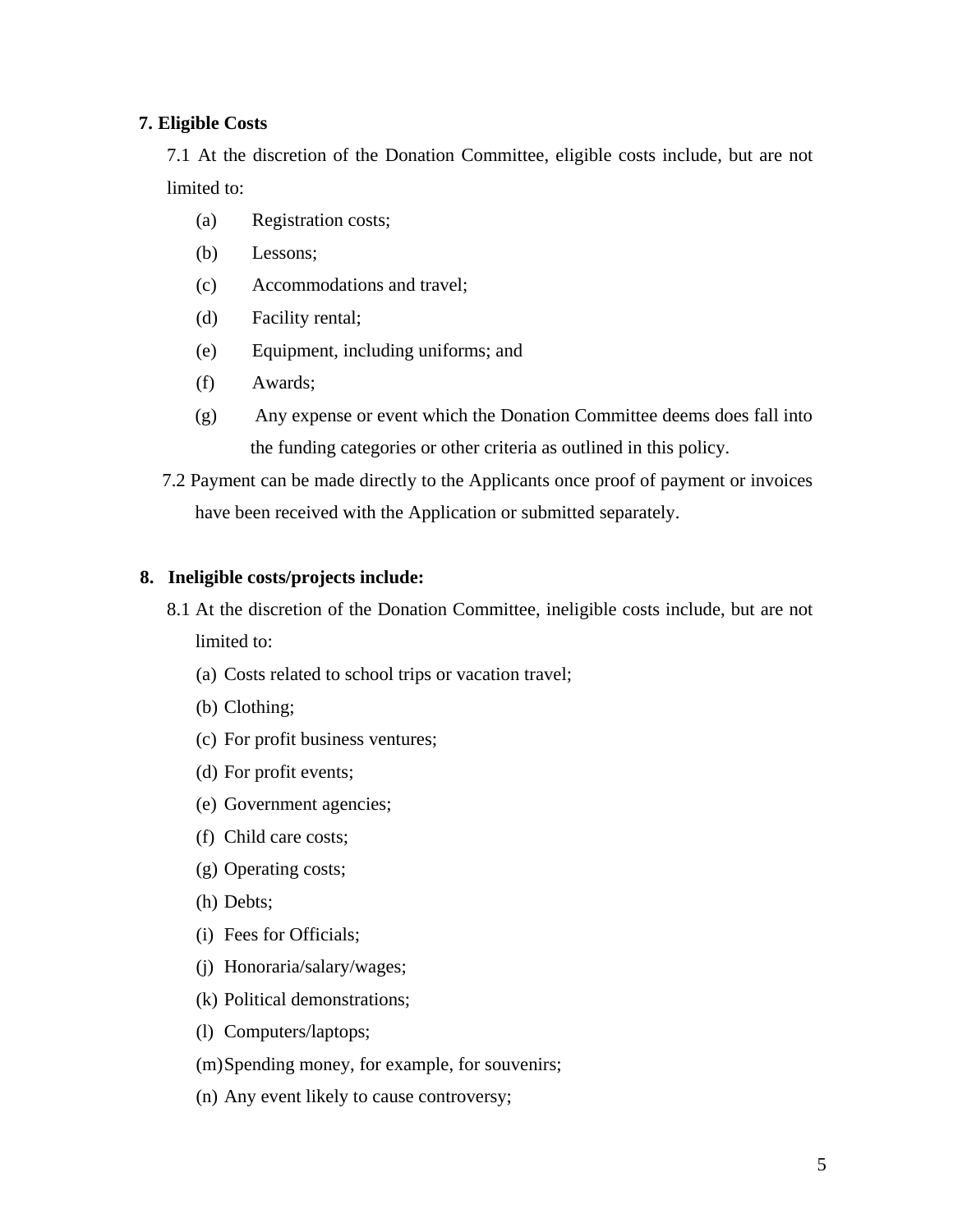- (o) Any event involving alcohol; or
- (p) Any expense or event which the Donation Committee deems does not fall into the funding categories or other criteria as outlined in this policy.

#### **9. Ineligible applicants include:**

- 9.1 At the discretion of the Donation Committee, ineligible applicants include, but are not limited to:
	- (a) Chaperones;
	- (b) Any association, organization, group or department that receives annual budgeted funding from SNGREC for operational/administrative expenses;
	- (c) Any for-profit event;
	- (d) Any applicant or event which the Donation Committee deems does not fall into the acceptable criteria outlined in this policy.
- 9.2 The following people may only apply on behalf of an association or a youth:
	- (a) Members of Council;
	- (b) Members of the Donation Committee;
	- (c) Senior Directors/Managers;
	- (d) The Chief Executive Officer: and
	- (e) Chief Financial Officer.

## **10. Donation Committee**

- 10.1 The Chief Executive Officer shall appoint a Donation Committee of administrative staff and, when available, a community member(s) to screen applications in accordance with this policy.
- 10.2 The amount received by an Applicant will be determined by the Donation Committee based on criteria outlined by this policy.
- 10.3 The Donation Committee shall exercise its best discretion when reviewing applications and making recommendations for approval of applications.
- 10.4 All Applications are subject to available funding.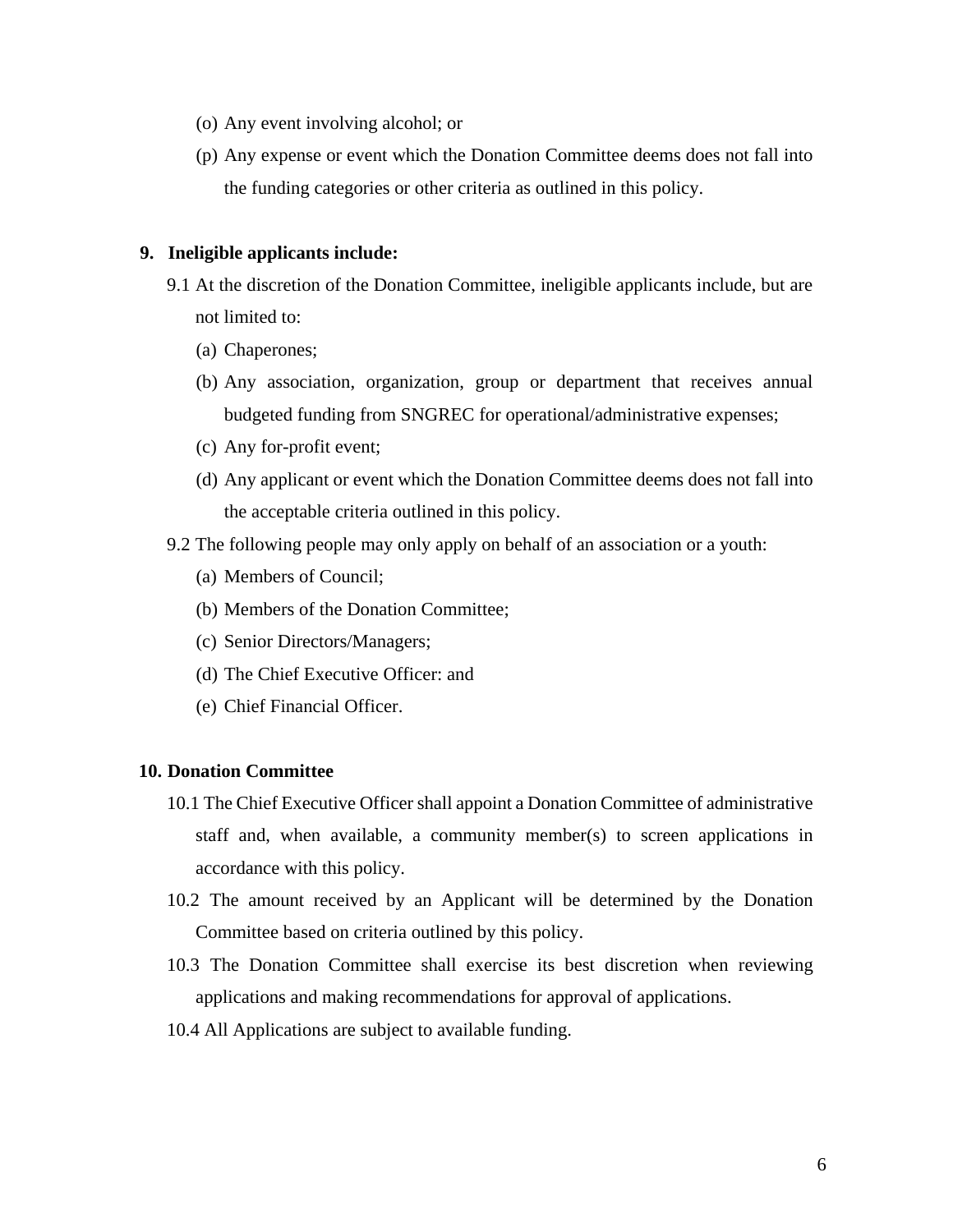#### **11. Notification/Announcements**

11.1 All applicants will be notified by the Donation Committee whether their application was funded or rejected and the notification shall be accompanied by any reason for the applications rejection.

## **12. Decision of the Committee**

12.1 All decisions of the Donation Committee are final. Nothing in this policy prevents an Applicant from re-applying.

#### **PART 2 – GRANTS AND SPONSORSHIPS**

# **13. Scope**

- 13.1 Part 2 applies to all Community Associations seeking a Grant or Sponsorship in excess of \$1500 from SNGREC. Any requests from Community Associations for less than \$1500 must adhere to Part 1 of this Policy.
- 13.2 Individuals are not eligible for a Grant or Sponsorship. All requests for funding from Individuals must adhere to Part 1 of this Policy.

#### **14. Eligibility**

- 14.1 In order to be eligible for a Grant or Sponsorship an organization must meet the following criteria:
	- (a) The organization must be non-profit;
	- (b) The organization must be a Community Association;
	- (c) The organization must not have already received a Grant or Sponsorship in the current fiscal year;
	- (d) The organization is not providing, or proposing, a service which is provided by a group or organization that is funded by or through SNGREC; and
	- (e) The organization is willing to provide a detailed written evaluation and financial report of the use of the Grant or Sponsorship at the end of Project.
- 14.2 The following Organizations are not eligible for a Grant or Sponsorship: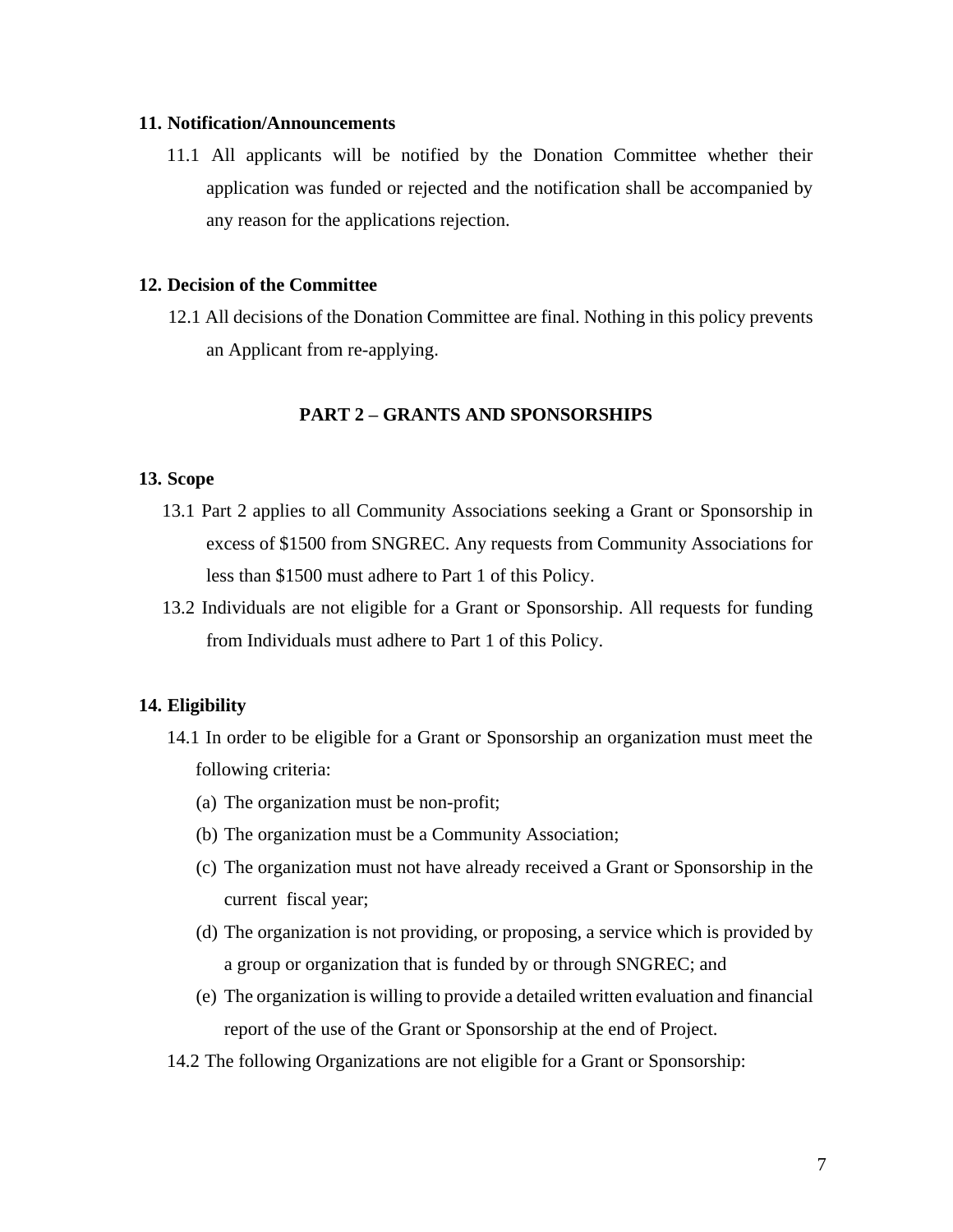- (a) Organizations that have previously received funding from SNGREC in the current fiscal year;
- (b) Any association, organization, group or department that receives annual budgeted funding from SNGREC for operational/administrative expenses;
- (c) Any for-profit organization; and
- (d) Any Organization or project which the Donation Committee deems does not fall into the acceptable criteria outlined in this policy.
- 14.3 The types of projects that shall not be eligible for a Grant or Sponsorship are those that are:
	- (a) Of a political nature;
	- (b) Likely to create controversy;
	- (c) Being run by a for profit or non-community organization; or
	- (d) Not open to the general public.

## **15. General Guidelines**

- 15.1 All applications for a Grant or Sponsorship must be submitted prior to the start date of the event for which funding is being requested, if applicable, no applications will be considered after the event has started or taken place.
- 15.2 Only proposals which are completed correctly will be considered.

#### **16. Proposals**

- 16.1 Proposals, must at a minimum, demonstrate:
	- (a) The amount being requested;
	- (b) What the funding will be used for, including a proposed budget;
	- (c) Degree to which the event/project will support the enhancement of the quality of life at Six Nations;
	- (d) How the proposed project/event aligns with SNGREC comprehensive community plan.
	- (e) A demonstration of need in the community for the project/event;
	- (f) How the organization will acknowledge SNGREC's contribution to the project/event;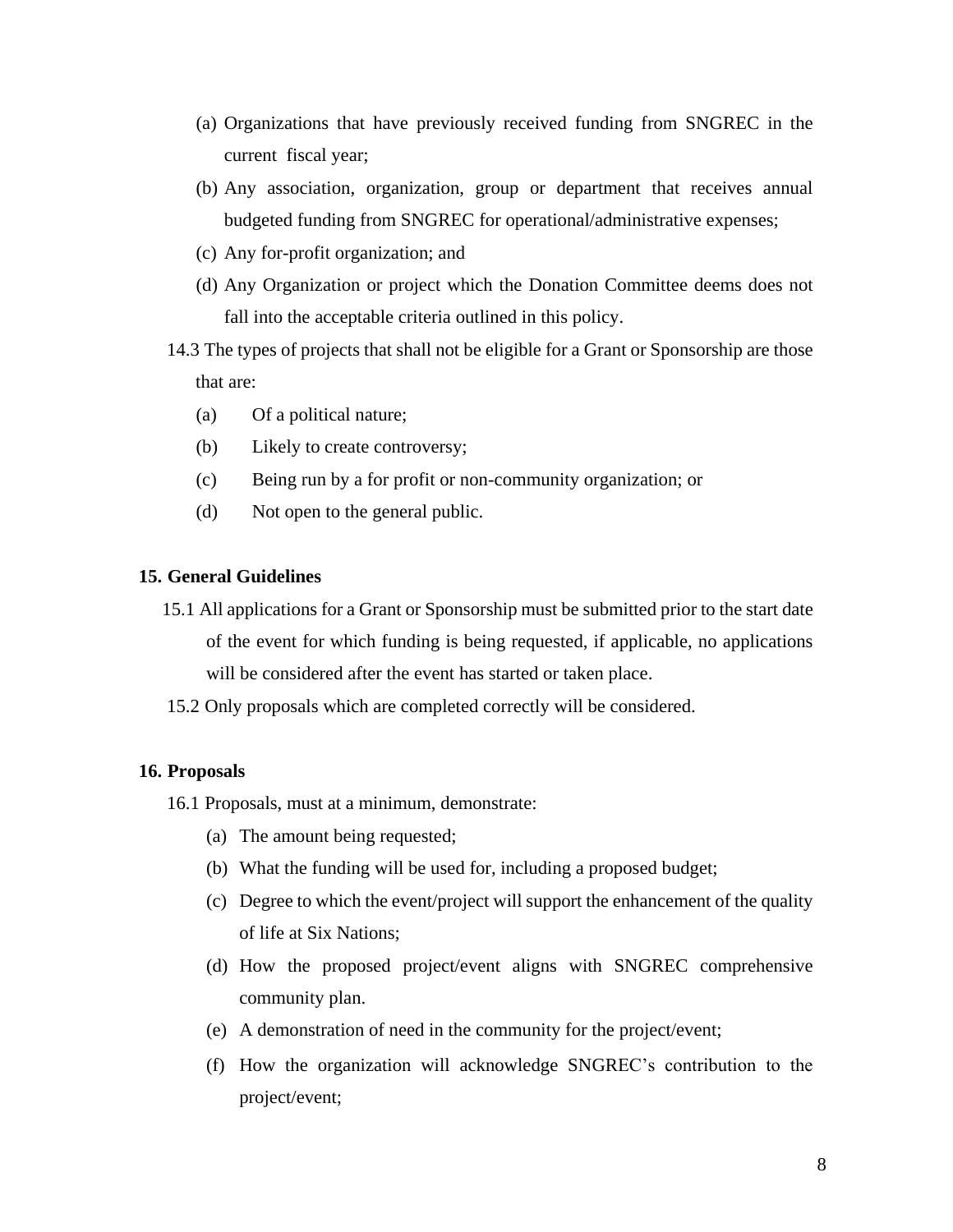- (g) Other funding already secured;
- (h) Any anticipated funding;
- (i) A profile and history of the organization and its activities; and
- (j) Documentation of the association's decision to submit an application.
	- (i) Documentation may include a signed resolution, minutes, a letter signed by someone with signing authority within the association or anything with similar evidentiary value, which clearly states the organization's decision to apply.

#### **17. Proposal Review**

- 17.1 All proposals for a Grant or Sponsorship shall be reviewed by the Donation Committee and the Chief Financial Officer or his/her designate.
- 17.2 Proposals shall be screened according to the following criteria:
	- (a) The demonstrated ability of the project/event to reflect SNGREC's priorities as outlined in the comprehensive community plan;
	- (b) The quality of the application, and clarity of project/event objectives, reporting, deliverables, and outcomes;
	- (c) The overall quality, demonstrated need for, and distinctiveness of the project/event;
	- (d) The demonstrated ability of the organization to carry out the project/event;
	- (e) The anticipated impact on the quality of life at Six Nations;
	- (f) Opportunity for community involvement (e.g. volunteers, participants);
	- (g) Demonstrated proof of additional funding and financial partners; and
	- (h) The availability of funds for the Grant or Sponsorship.
- 17.3 The Donation Committee and the Chief Financial Officer or his/her designate shall dismiss any proposal that is, in their opinion, not completed correctly or is ineligible pursuant to section 14.
- 17.4 The Donation Committee and the Chief Financial Officer or his/her designate shall make a recommendation to SNGREC on the proposal. The recommendation shall include:
	- (a) the amount, if any, that should be provided to the organization;